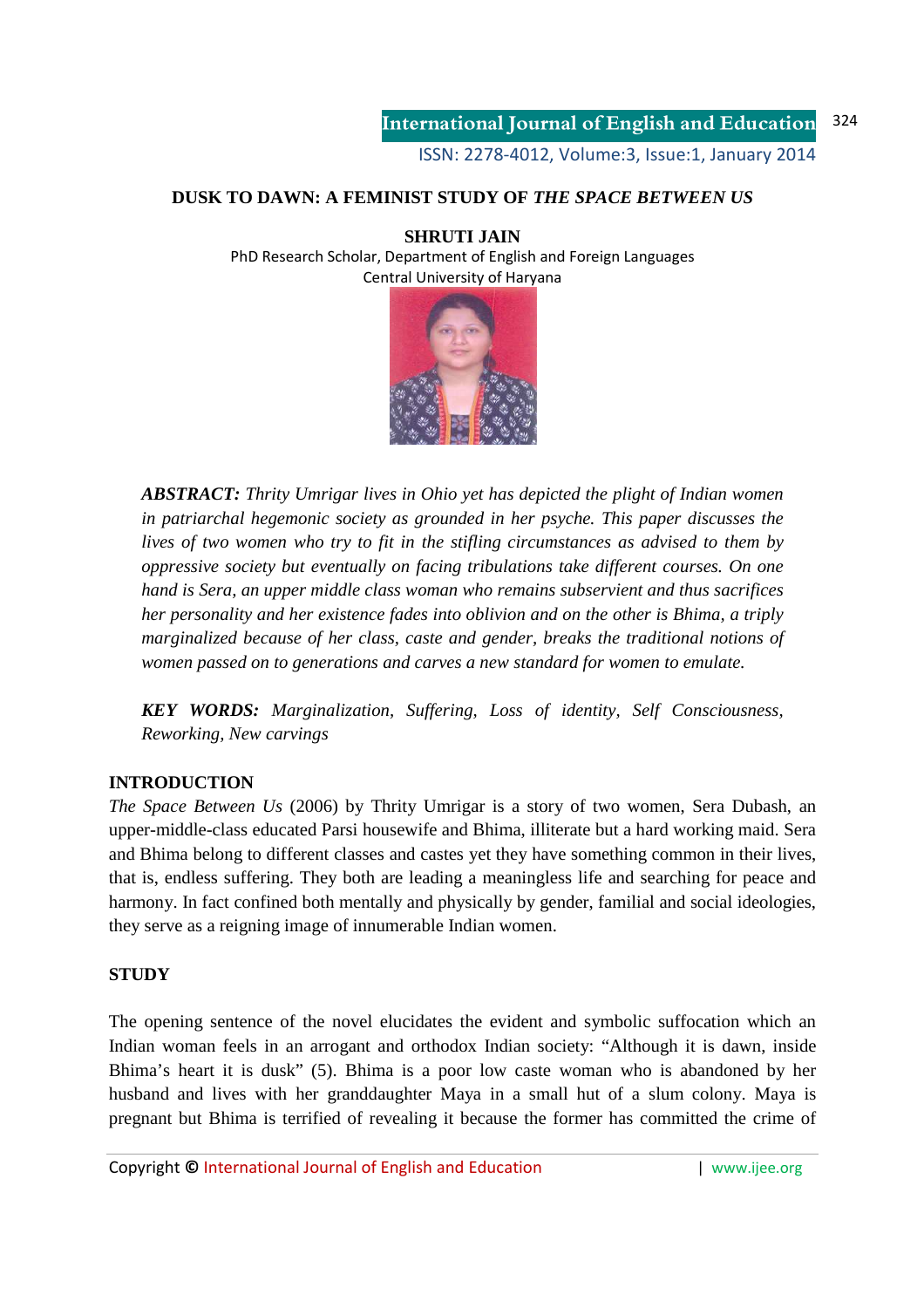conceiving without marriage. Bhima's fear is that of a typical Indian grandmother reared in an oppressive male dominated society. She is concerned about Maya's future and thus afraid of the consequences. She does not want anyone to know about Maya's condition as she knows that if someone does a much greater trauma will be at hand for her and her granddaughter. The taboo of chastity occupies such a chief importance in Indian patriarchal society that once woman lose it she has no right to live in the society, despite the fact that it is men responsible for her plight: "Bhima pulls the door shut behind her. She wants to slam it but controls herself. No need for anyone in the basti to know their family problems. They will know about the disgrace Maya has brought upon herself soon enough, and then they will attack her like vultures" (12).

Bhima thinking about all this is already in an aggrieved state yet Maya adds to her troubles by refusing to disclose the name of the father of her unborn child. Bhima is so overcome by agony, anger, helplessness and fear that she oscillates between two extremes, sometimes she curses Maya putting all the blame on her; and soon yearns to shower her maternal love on her. The one person who knows about this traumatic state of Bhima and shares her pain is her mistress Sera. From more than twenty years Bhima has been working in Dubash household. However, the irony is that Sera's dead husband, Feroz actually had never considered Sera anything more than his mistress. Though it was he who had proposed and seduced her into marriage yet subjected her to insults and abuses. Feroz and his mother Banu had intelligently trapped Sera into the net of marriage in order to murder her individuality. They always expected her to submit. Soon after her marriage she came to know that Feroz had lied to her. He had cheated her by not disclosing about Gulnaz, his ex-girlfriend, before marriage:

Feroz with another woman. Someone he must've cared enough for to want to marry. Someone to whom he had given an engagement ring. So it was all a lie, his declarations about no other woman had haunted him the way she, Sear, had; about he had never known love until sera ad entered his life? What to make, then, of that relentless, eager way in which he had pursued her- was that merely the desperate, last-ditch effort of a middle-aged man who did not want to spend his life alone? Could any Parsi woman with reasonable good looks have caught his eye? Or had he picked her precisely because she was twenty-eight years old and was beginning to give off the scent of being desperate and in-wanted? Had he sensed something about her, some vulnerability, some defect, some weakness, that he was able to exploit? Had she blinded herself deliberately to his flaws, had she allowed herself to be flattered by his obvious desire for her? (85-86)

Sera overcame by a sense of disgust. The mental agony caused by the thought of retiring submission crunched her revealing how a woman internalizes man made constructs so deeply that at times she is ignorant of her own mental, physical and sexual exploitation. On enquiring about his ex-relation, Sera was insulted by him: "I didn't tell you, my dear, he said, spitting each word out as if they were stuck between his teeth, because frankly, it's none of your business"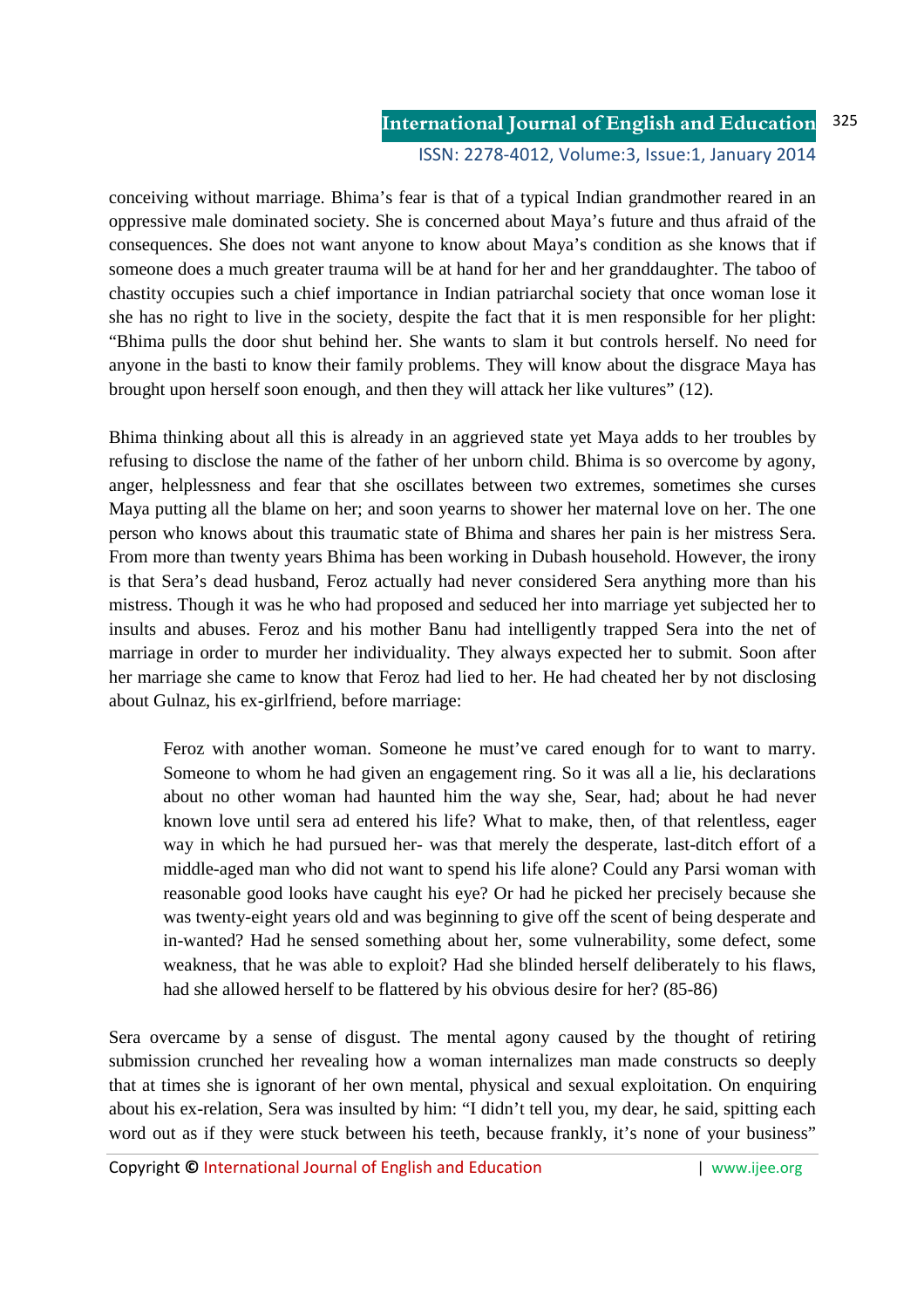(87). Though she tried to be a modern independent woman, lacked the power of will so was made silent:

 She felt a pain in her stomach, as if his contempt had reached her like a punch. "I'm your wife," she said weakly.

 "Correct. You're my wife. Now. Today. You weren't my wife then. And what I did then was my business. Nothing to do with you, okay?" (87)

She realized that her marriage with Feroz had denied her the freedom and fullness, satisfaction and completeness. The moment Feroz had repented for his rude behaviour she was calmed: "And even as she was grateful for his words, she was aware of a feeling of letdown, of having betrayed herself. She knew that she had taken the easy way out, that she had let the steam escape from the boiling pot of her emotions. What she had meant to say was not "I love you" at all. What she had wanted to say was "I love life," a self declaration as naked and real and authentic as an X-ray" (89). Sera had the 'steam', she had the 'feminine power' but she used it for endurance instead of exercising it to come out of the game of power in order to mutually construct a world of equality with Feroz.

Sera was often beaten up by him and the time when he left for days after banging her highlights the intense suffering, loneliness and isolation of women. Yet instead of retorting, Sera now remembers to had longed for his call: "She kept waiting for Feroz to apologize by mail or phone, to acknowledge her pain, to enquire about her bruised body" (107). She dangled like a pendulum between rejection and acceptance. She had been aggravated at Feroz's insensitiveness and callousness towards her yet could not live without him.However, Sera recalls that one morning an inexpressible sense of uneasiness gripped her and all of a sudden she decided to leave for her parent's house with her daughter Dinaz. Somewhere in her unconsciousness leaving Feroz seemed to be the only way escaping violence of her marriage and becoming her own self.

But she was so puzzled by the way her life was going that at that time she did not even realize that her decision of leaving was a gesture of rebellion. Though she took the step towards freedom, confused because of lack of courage and determination she called Feroz to make him realize his mistake. She again willingly surrendered herself before Feroz, he did not have to pressurize her to do that. Feroz instead of listening her had hung up the phone on her leaving her dumbstruck.

Sera could not even share her problem with her parents. Thrity Umrigar projects Sera's parents to be helpless: "[…] they were too old to have to rescue her, to fight her battles for her" (189). Sera parents were not the ones who inculcate patriarchal values in their daughter and make her conform to the stereotyped gender roles. Infact Jehroo, Sera's mother before her marriage "[…] had tried to warn her about Banu. She had offered to make enquires, to track down rumors"

Copyright **©** International Journal of English and Education | www.ijee.org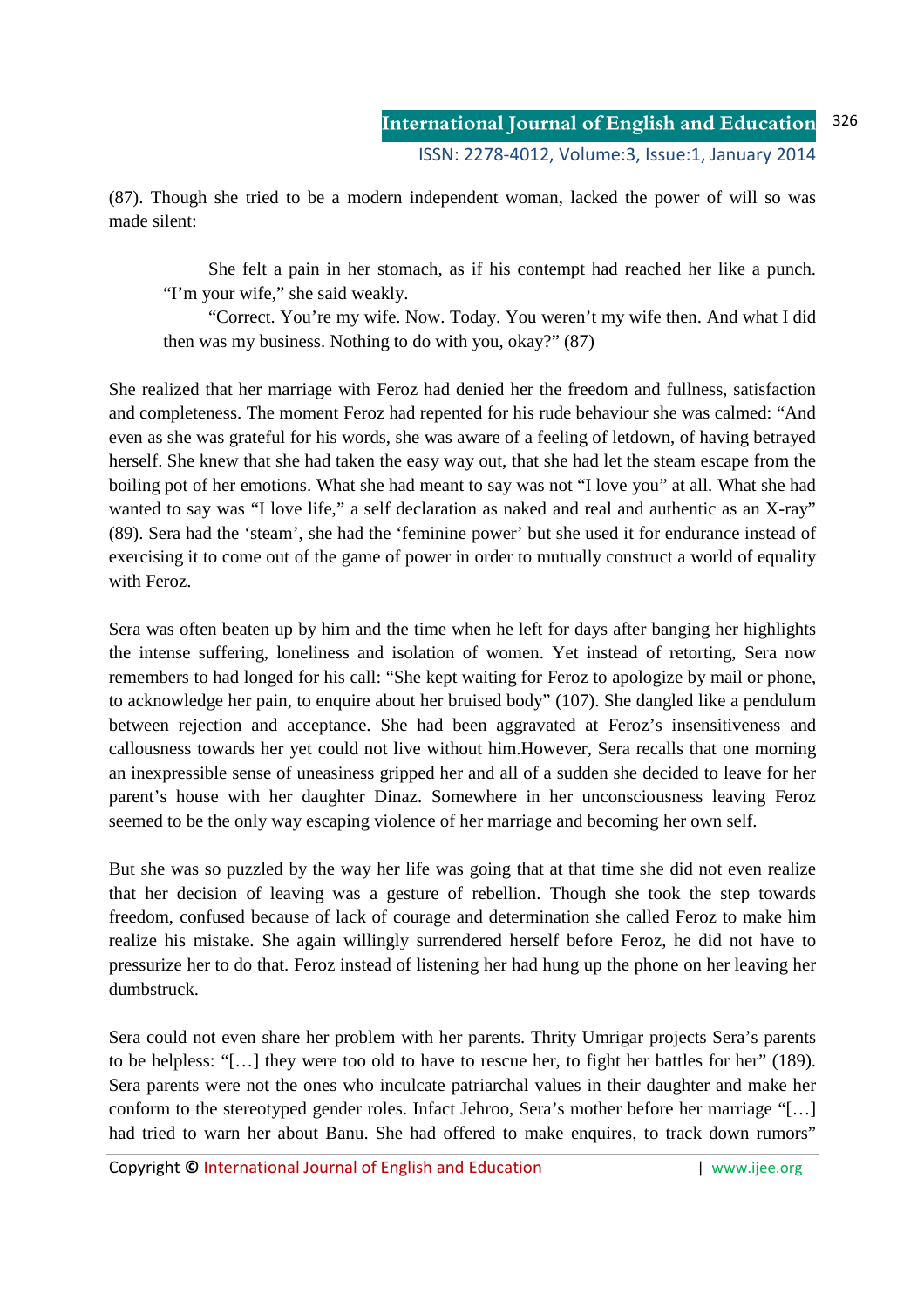#### **International Journal of English and Education** ISSN: 2278-4012, Volume:3, Issue:1, January 2014 327

(189) of Banu being a cruel lady. But when Sera came back to them, they were not in the condition to help her. They had grown old and above all thinking that a woman without a husband has no future asked her to make adjustments, that is, indirectly told her to 'conform'. Sera also knew that her parents can not help her and thus, when her mother inquires about her marital happiness, she does not tell her problem clearly to save her parents from the tension of her unhappy marriage. She married Feroz with her own choice, dismissing 'arrogantly' her mother's 'offer' but in a long run realized that her decision was not right. Loving Feroz and his family brought only pain to her as she had totally become dependent.

Sera's ordeals were not limited to the thrashes; Feroz even blamed her of infidelity. She had been an innocent, honest and devoted wife yet like any other of her kind she was made to suffer and pay a heavy price for her sincerity and honesty. Feroz was engaged to a girl before his marriage with Sera yet he did not find it to necessary to be discussed with Sera; however, on the basis of his insecurity doubted Sera's character. He accused her of "Flirting with a waiter [...] Smiling at him, saying thank you every damn time he filled your glass with water" (165). Sera did what etiquettes say but being a woman became the victim of double standards. The reality was he himself lacked the trust which is a binding force in a marriage. He exemplifies one of those men who perceive women to be mere feminine bodies, lacking emotions and feelings. Not for once he gave a thought that how can a woman who loves him despite of his regular beatings, ditch him. His doubt reduces Sera to nothing: "Even as the pain in her arm receded a tiny bit, the pain in her heart grew. She cried at the swift brutality of Feroz's violent gesture; she sobbed at the injustice of his false accusation; and above all, she cried at the thought of spending year after year in the company of a man who thought so little that he could blithely accuse her of flirting with a common waiter" (167). Why always since ages women, whether Sita<sup>1</sup> or Sera have to suffer due to the mere suspicion.

Nonetheless, this dark despair, loss of selfhood and identity was not the end. Sera was also the victim of her orthodox, oppressive and hostile mother-in-law, Banu. The way Banu behaved with Sera during her menstruation cycle shows how women during periods are regarded as defiled and unclean object. Sera was treated as an untouchable. Banu tortured her to such an extent that:

Sera felt that she was up against something insidious; that Banu was assaulting both her body and her mind. So this is evil, she thought to herself. Before, she had always imagined that evil played out on a large canvas - wars, concentration camps, gas

<u>.</u>

<sup>&</sup>lt;sup>1</sup> Sita is one of the main characters in the Valmiki's Ramayana, a Hindu epic. She was abducted by Ravana and kept in captivity by him and thus she had to go through 'Agni-Pariksha', the test of going through the fire, in order to prove her chastity to her husband and the world.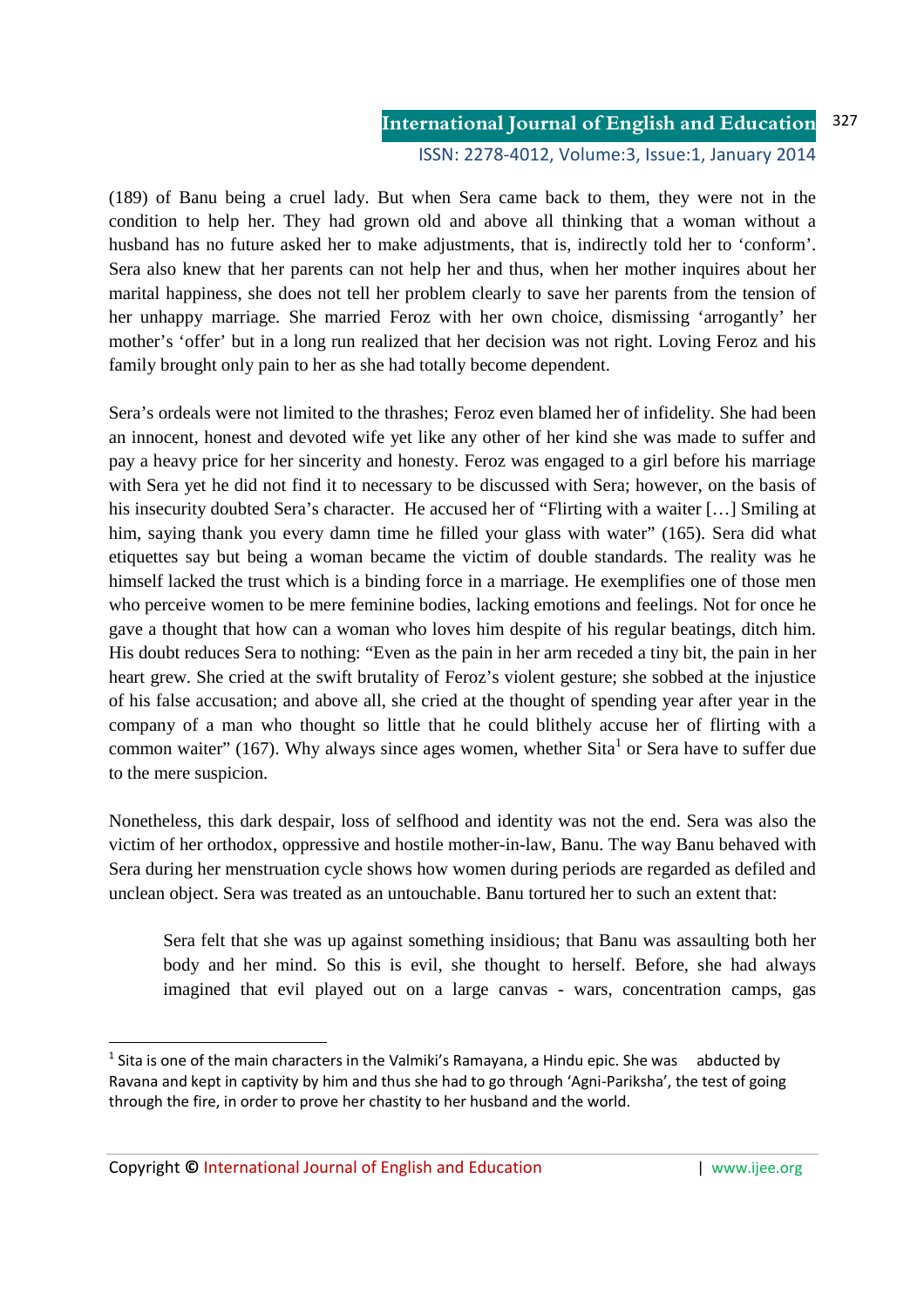chambers, the partitioning of nations. Now, she realized that evil had a domestic side, and its very banality protected it from exposure. (82)

Sera, with open eyes saw the cruelty of her husband and mother-in-law. She was the conscious victim of the engulfing force but did not take a substantial stand and therefore, what is to be bemoaned is the deficiency of inner strength. Whatever freedom she desired, had to be dug within the bounds of her home and responsibilities. Though Sera's laugh when Banu scolds her for coming in the kitchen without washing her hair is a symbolic act of destroying the silence that marginalization has imposed on her yet she could never assert herself completely. Though realizing that one can not build a home on the shaky foundations of pretence, Sera once tried to leave her husband's home yet finding herself in a state of dilemma was easily tempted to follow her father-in-law's advice to return back to Feroz. Sera represents the inner struggles and sufferings of those new Indian women whose English education though exposes them to the issue of women emancipation but they still lack the courage to cut the roots of the traditional patriarchal Indian system which shapes them. They are stuck between tradition and modernity.

Bhima was the only one who understood the hollowness of Sera's existence and encouraged her to come out of it: "You are much wiser than I am, an educated woman while I am illiterate. But, bai, listen to me- do not tolerate what he is doing to you. Tell somebody. Tell your father- he will march in here and break his nose. You are trying to cover up your shame, bai, I know, but it is not your shame. It is Feroz seth's shame, not yours" (111). A man's use of his physical strength to enslave a woman is a form of violence and therefore, Bhima is right in saying that shame is of Feroz's. The perpetrator of violence has to be ashamed of the bruises of violence on the victim's body not the victim herself. The victim's shame lies in loosing her sense of self respect, thus Sera should not try to hide her marks or Feroz's violent deeds from anyone.

Bhima used to nurse Sera when Feroz used to beat her: "Bhima took a pinch of dark brown powder and mixed it in the oil. […] Then she poured the oil on her rough, calloused hands and began to rub Sera's arms" (108). Umrigar here reworks the feminine and masculine roles. It is not the traditional Indian fable world where the prince calms the princess in distress rather it is one woman acting as balm to the problems of other's exploitation. By subverting the traditional roles and transgressing the gender boundaries, Umrigar like Judith Butler, remarks that gender is a construct laid down by the society consciously for subjugating women. Women can rid themselves and attain freedom from such cultural constructs. This bond can also be seen as an explication of the three phases expounded by Elaine Showalter<sup>2</sup>. The first phase is the feminine stage, where a woman silently succumbs to the conventions and norms. Then comes the feminist stage where women protest against the patriarchal values and demand freedom and power and

-

 $2^2$  Elaine Showalter discusses it in A Literature of Their Own. The explication used is also quoted in Moi, Toril. Sexual/ Textual Politics: Feminist Literary theory. London and New York: Routledge, 1985.56.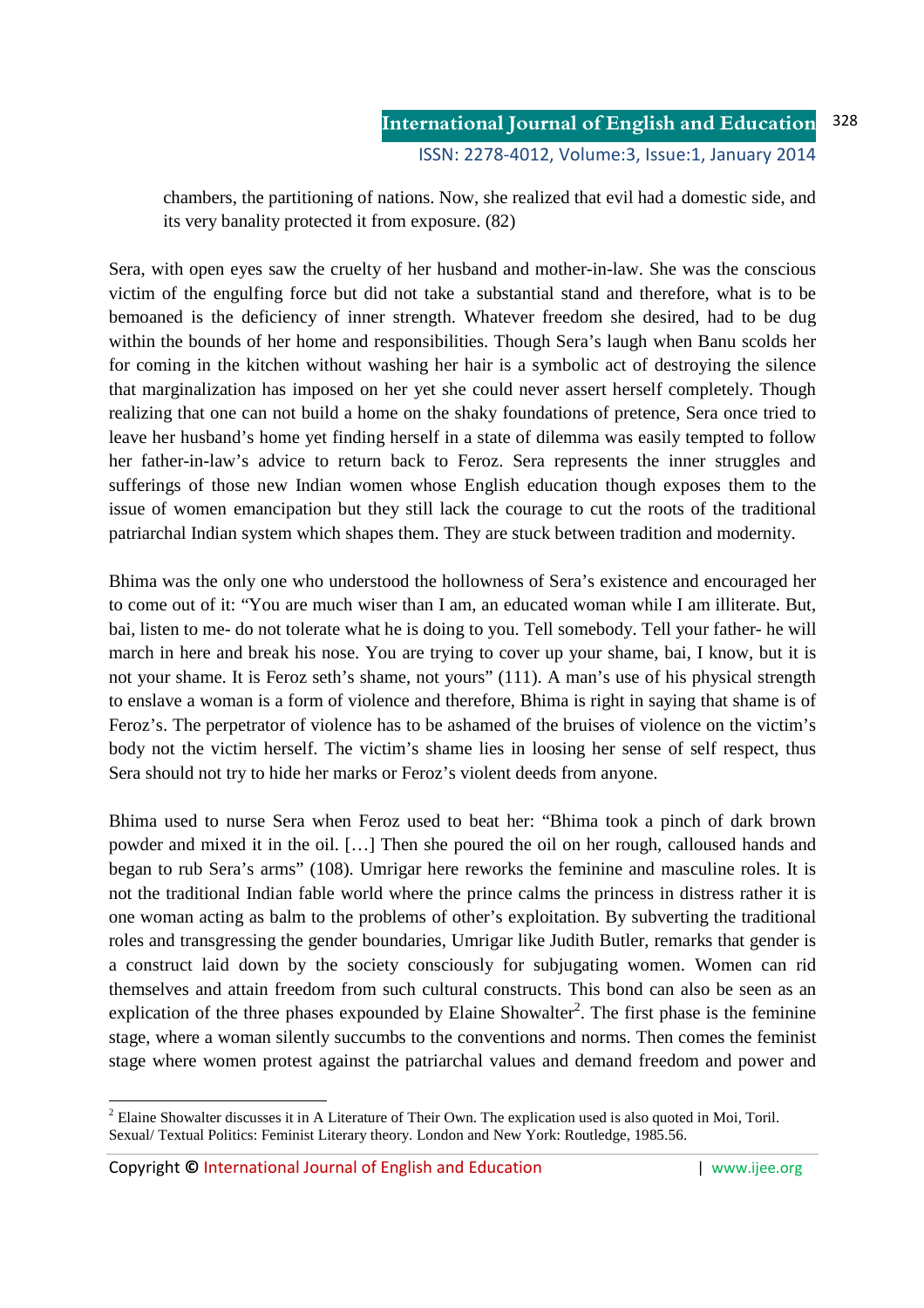finally the 'female' phase where they call women to search for their identity. However, Bhima advises Sera to take a radical and bold step to rescue her from an insensitive and violent husband. Conversely, Sera maintained her silence and did not rail against all this suppression till the time Feroz lived.

Feroz's death and Banu's incapacitating illness free her from their confinement and she lives happily after that with her daughter and beloved son-in-law, Viraf. She admits that she "have never been as happy as I have these three years, with the children living with me […]" (263). She neither regrets nor laments much at Feroz's death and confesses to herself that "The home that you never got with your husband, you now have with your husband, you now have with your daughter and son-in-law. Viraf and Dinaz provided you with your life's dream" (263).

But today the same Bhima who tried to instigate spark in Sera is caught in a cage set up by insensitive brutal man and his society. Bhima has always been a brave woman but Maya's pregnancy has left her helpless. She has never been seen as "[…] defeated as she did today. Not even when Gopal had left and taken with him the most precious gift in Bhima's life" (43).

Gopal, Bhima's husband had married her out of genuine love. He won Bhima's heart by his endless wooing, he used to sing: "'Mere sapono ki rani kab aayegi tu? The queen of my dreams, when will you arrive?"<sup>3</sup> (60) to flatter her and on their wedding night: "With a leap, Gopal sprang up and stood on the bed. He raised both hands above his head like a triumphant boxer. "Yes, I am a crazy man, the crazy head of the household," he declared, […] we are going to have so much fun the rest of our lives. You just wait, woman, I am going to treat you like a queen that you are" (64-65). But after fifteen years of their marriage he broke this promise.

Gopal was thrown out of his job without a deserved compensation when he had lost his three fingers in an accident occurred at his work place. Frustrated, he sank into alcoholism and soon became lazy and worthless. Bhima left with no other option, on one hand courageously replaced him and formed the pivot and nucleus of the family and on the other, accepted his rage in order to lessen his frustration and pain. Gradually, Gopal reduced to a stereotypical Indian male who enjoys in making his wife suffer. He used to take out his frustration by being violent with her and she used to submit. She even quietly underwent the traumatic experience of the nightly sexual assaults by her frustrated husband: "[...] his lovemaking became more desperate, relentless, and violent" (233). From a *rani*<sup>4</sup> he soon diminishes her to the status of a *dasi*<sup>5</sup>. He even started to

<u>.</u>

<sup>&</sup>lt;sup>3</sup>'Mere sapono ki rani kab aayegi tu' is a famous <u>Hindi</u> song from the 1969 Bollywood movie Aradhana.

<sup>&</sup>lt;sup>4</sup> Rani means queen.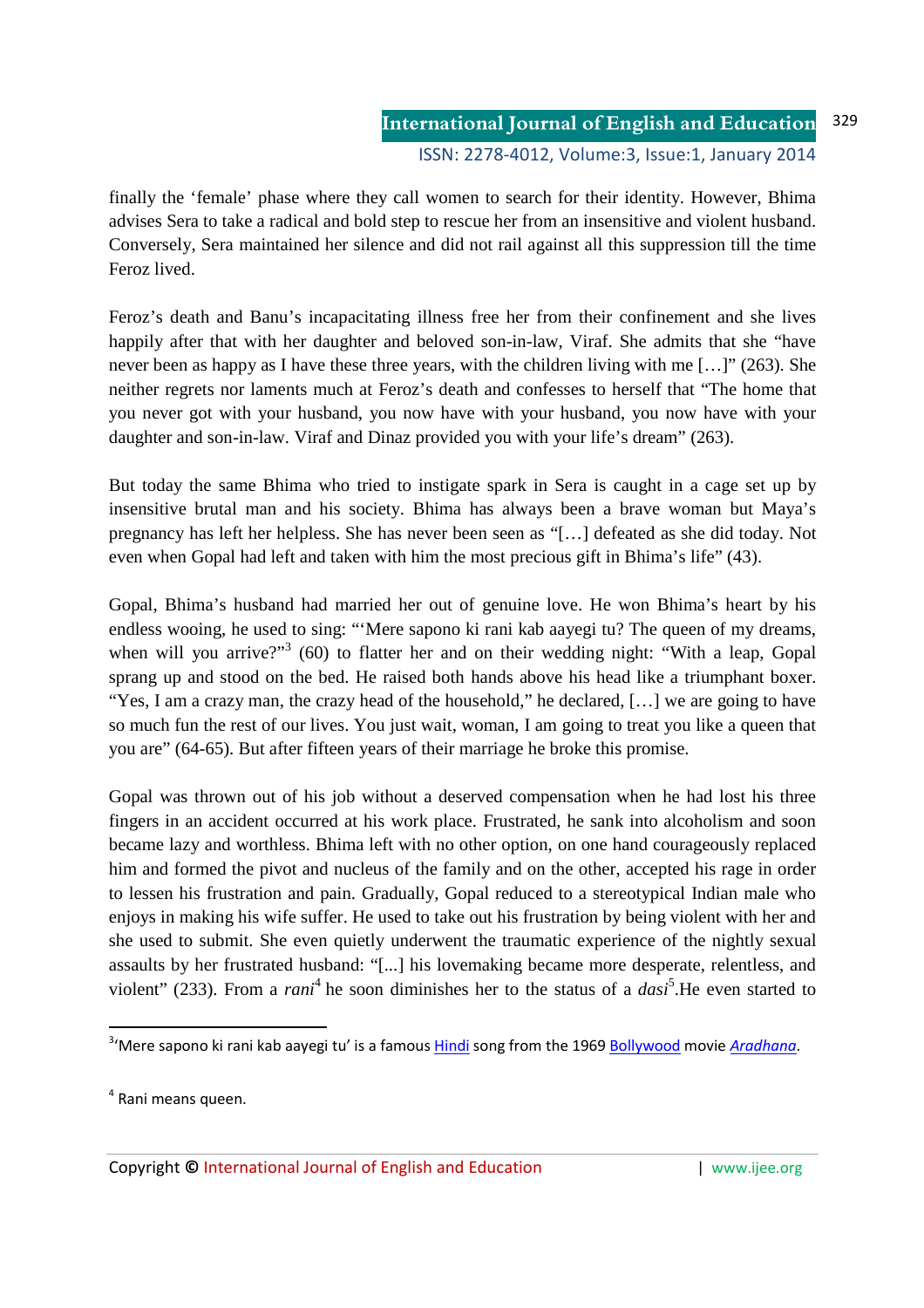### **International Journal of English and Education** ISSN: 2278-4012, Volume:3, Issue:1, January 2014 330

steal the money she earned for their survival, for his alcohol. But Bhima still did not complain to avoid conflict. However, when Gopal stole the money Bhaima had kept for her son, Amit's medicines, she decided not to take the coward's way out anymore. Conquering every fear of her she bravely marched to bootlegger's den where Gopal had been drinking and "[…] pulled out the broom from behind her back and began to beat him with it" (243). Without worrying about society and prestige, she yelled:

"Saala, besharam, .mawali,"[…] crashing the broom on his body repeatedly. "Cur. Mad dog with rabies. Snake born of your mother's belly. Lowest of the low. Serpent, pig. Motherfucker. The machine should have cut of your penis along with your fingers. Hijda, that's what you are. You're a eunuch not a man. After all, a real man doesn't leave his sick child at home while he does drinking with other local loafers". (243)

Bhima broke the rule of patriarchy to be free of the arrogant dominance of her husband. But being a man Gopal could not bear this public humiliation. Patriarchy accepts 'wife beating' and does not consider it to be an offence but 'husband beating' is even beyond the realm of imagination, a phrase that does not even exist. Nonetheless, this stand of Bhima also illustrates that women have to make their choices, set their priorities: to fight or to lead a life of all accepting wife. Women writers have to not only expose but deconstruct the social taboos. Margaret Atwood pronounces in an article entitled "If You Can't Say Something Nice, Don't Say Anything At All" that:

"Women of my generation were told only to hobble with our high heels and our panty girdles on. We were told endlessly: *thou shall not*. We don't need to hear it again, and especially not for women. Feminism has done many good things for many women writers, but surely the most important has been the permission to say the unsaid, to encourage women to claim their full humanity, which means acknowledging the shadows as well as the lights". (24)

Gopal ends up becoming a butt of ridicule and unable to take this abuse, he sought revenge by abandoning Bhima and their daughter Pooja, taking along with him their son to his village. Bhima endured this desertion and recovered soon to deal with the other hardships waiting for her. For instance, she alone bravely handled both Pooja and her husband in the hospital. They both were suffering from AIDS. Pooja's husband has passed it to her. Bhima could not save both of them but promised Pooja to take care of her daughter Maya. Bhaima further assured her that "I will make sure that not a hair on your daughter's head is harmed, as long as I'm alive" (155).

<u>.</u>

<sup>&</sup>lt;sup>5</sup> Dasi means maid.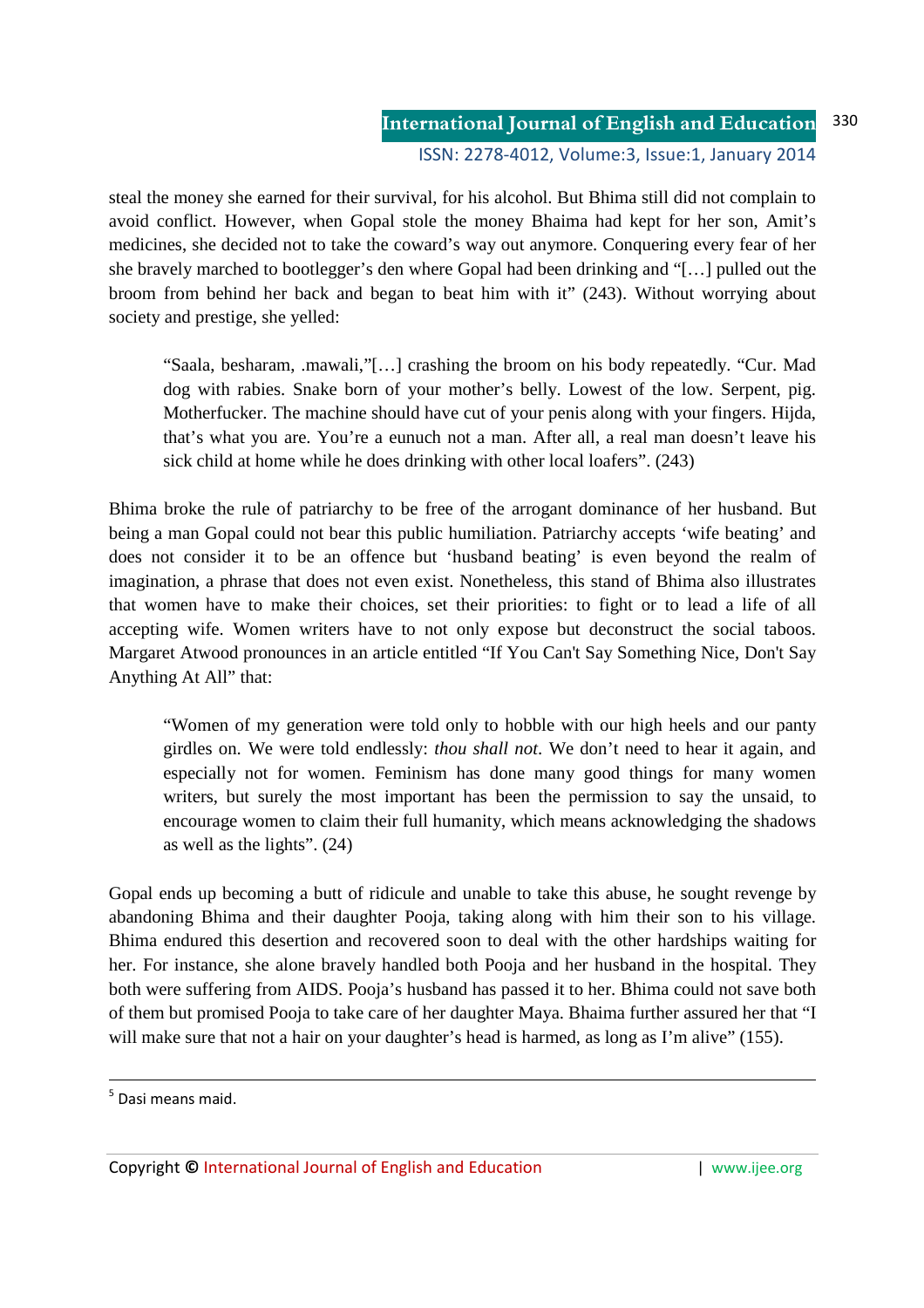#### **International Journal of English and Education** ISSN: 2278-4012, Volume:3, Issue:1, January 2014 331

From that day Bhima is striving hard to keep up her promise. She devotes her entire life in bringing up Maya as a dignified and independent human being. Instead of adhering to her present plight, Bhima dreams to come out of it, she fights. Being a 'poor low class woman', Bhima is completely obliterated from formal education yet is intelligent enough to realize the void created by the lack of education in her life. She remembers the way Feroz Seth ordered the doctors to look after Gopal when the latter was lying unattended in the hospital after his accident. At that time and on many more similar occasions she had thought "[...] this is what education does [...]" (217). Bhima always wished to be educated. Umrigar writes: "Bhima wished, not for the first time, that she had been educated herself" (23).

Bhima knows that education can help her and Maya to come out of the pain and pangs of poverty and ostracized class and thus sends Maya to school. After the completion of school, she even gets her enrolled in a college. Bhima thus gives Maya an opportunity to come out of the oppressive system in which low class women like them are made to live. She in a way revolts with a hope of freedom and equality but all her dreams are dashed by Maya's out-of-wedlock pregnancy. As Maya stubbornly refuses to reveal the name of her victimizer, Bhima not having left with any other option, decides to do what Sera advises her in order to save Maya's life. She decides to get the child aborted: "[…] an abortion was the only way" (37). She discusses it with Maya: "People are talking. And you can't hide your shame in this room forever. Soon, even your salwar-khamez won't be able to hide your belly. Already, too much time has passed. We need to get you to the doctor soon" (56). To her surprise Maya does not revolt against her decision but keeps a condition: "[…] I want Serabai to go to the hospital with me instead of you" (56). An abortion is a kind of brutalization which a woman has to undergo in order to avoid another kind of brutalization. Finally, Sera takes Maya to a private abortion clinic and gets her purge of her baby.

Bhima now struggles to bring back Maya to life. She urges her to pick up and move on. She tries to revive her broken spirits and thus one day takes her out to Chowpatty for dinner. Bhima takes Maya to cheer her up but herself faces the greatest trial that awaits her. There they meet Sera, Dinaz and Viraf who have come to have bhelpuri. Dinaz who is pregnant with Viraf's child was craving for bhelpuri. Observing Viraf's behaviour towards Maya, Bhima is shocked. The sign of fear on Viraf's face assures Bhima that he has disgraced Maya: "It was strange how she found out. One moment she didn't know the next minute she did. One moment her mind was as blank as desert; the next minute the snake of suspicion had slithered into her thoughts and raised its poisonous head. And now she must live with the earth-shattering knowledge that Viraf Davar was the father of Maya's dead child" (267). She confirms it with Maya. She asks Maya to narrate the "whole story" (270) of Viraf's crime.

Viraf had went to see Banu at her flat and over there finding Maya alone could not control his pent up physical desires. He seduced the young girl to commit wrong. After the act he himself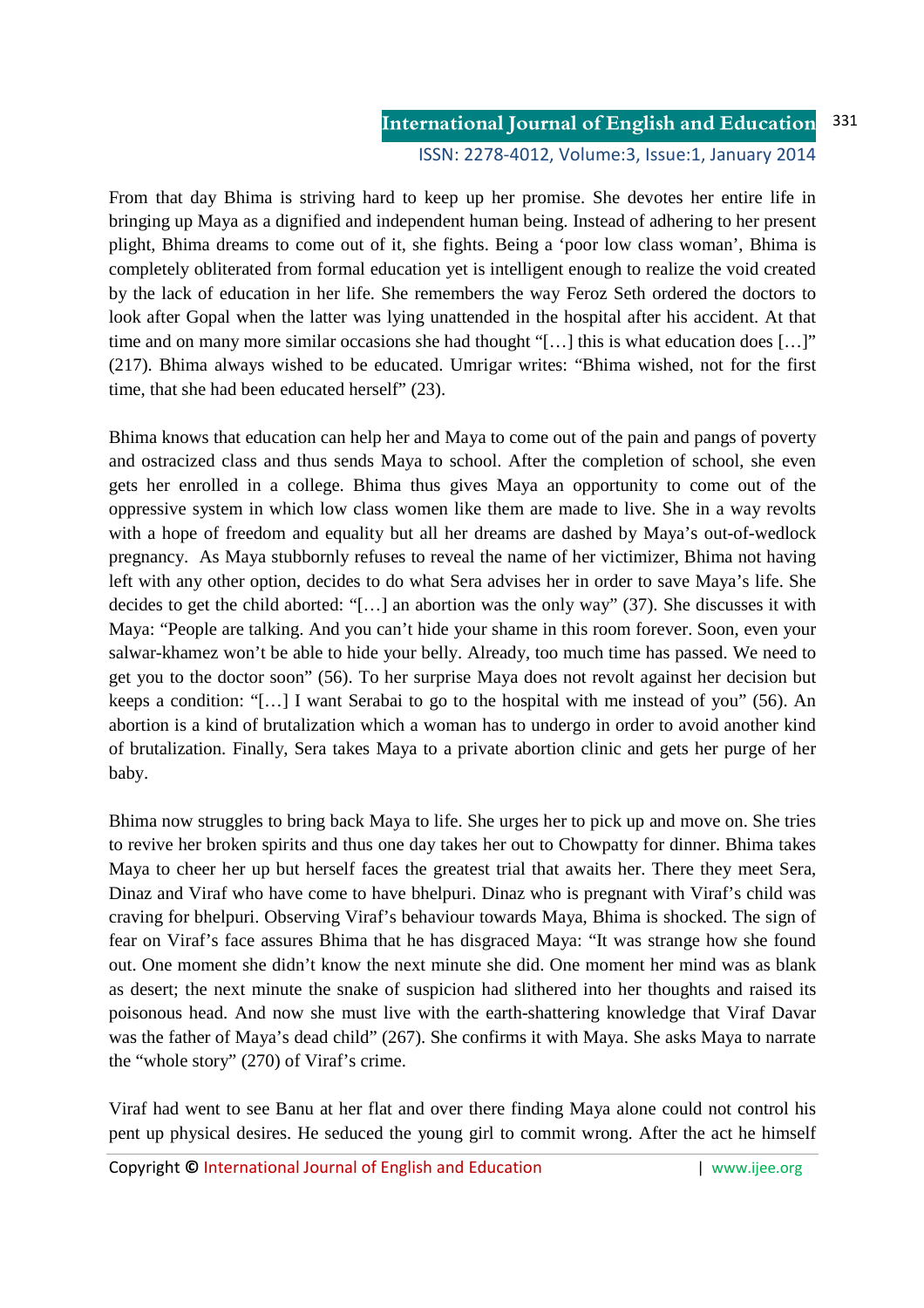#### **International Journal of English and Education** 332

### ISSN: 2278-4012, Volume:3, Issue:1, January 2014

confessed: ""Been so long…," she half-heard him say. "Dinaz's pregnancy…so frigid…won't let me near her…"" (278). He exploits a girl's vulnerability and uses her as a sex object, an object devoid of any emotions and dignity. Maya initially did not even realize that she is being seduced for mere gratification of sexual desire. Their intercourse tantamount to rape, the most heinous crime a man commits against a woman. During the act Viraf's movements had hurt Maya but after the act his indifference towards her humiliated her. He had insensitively invaded Maya's body and after his purpose was over, he left her as if she is a prostitute. He did not bother to think once that what will happen to Maya after his forced violation of her body, instead blames her for the act: "Listen Maya […] that was a bad thing you did, tempting me like that, taking advantage of me while I was in a weak mood" (279). He even smothers her voice by threatening her: "If you tell anybody what happened, who do you think they are going to believe? You or me? First of all, I'll deny everything. Be sensible and don't do anything to jeopardize your education or Bhima's job" (279). Viraf left Maya to suffer silently and bear the punishment of his crime.

Bhima is infuriated after knowing the reality. Even the thought of Viraf reminds her that his "[…] pleasure has derailed her Maya's life, has blocked the path that would have taken the girl out of the slum. What she and Serabai had built together, Viraf has destroyed. Women create [...] men destroy. The way of the world" (283). However Viraf on the other hand, sensing the danger plots to get rid of Bhima and Maya completely. In front of Sera he accuses Bhima of theft. Viraf carries the plan so cunningly that he succeeds in deteriorating Bhima's image in Sera's eyes. But when Sera breeches the unsaid bond of trust, Bhima transmutes into a pillar of strength and raises her voice against the injustice done to Maya. She openly pronounces the truth of Viraf. However Sera still lacking the courage to boldly oppose and fight patriarchy quashes Bhima's claim and throws her out of her home.

Sera's desertion does not defeat Bhima but instead acts as her final awakening to the ways of the world. Total alienation acts as a blessing in disguise for Bhima as it leaves her with a free will: "She is almost grateful to Viraf baba now, for his treachery has been the knife that has cut the thread that kept her bound for so long" (315). This betrayal becomes the James Joyce 'epiphany' or 'moment of being' as Virginia Woolf calls it, for Bhima. Her vision becomes clear and she gets rid of all her inner conflicts. She cuts the roots which stand for domination. She has understood that living in relations does not mean to be restrained by them: "Soon, the loneliness stops its wailing, and then fear ceases its numbing drone, and all that is left is freedom- incessant, surging and powerful" (315). She frees herself from the bondage of class and gender and gains freedom with courage. She breaks every physical and mentalk shackle to assert her 'being': "Freedom" (315) lies in her heart now. From a *dasi* she is again the 'queen', queen of her heart.